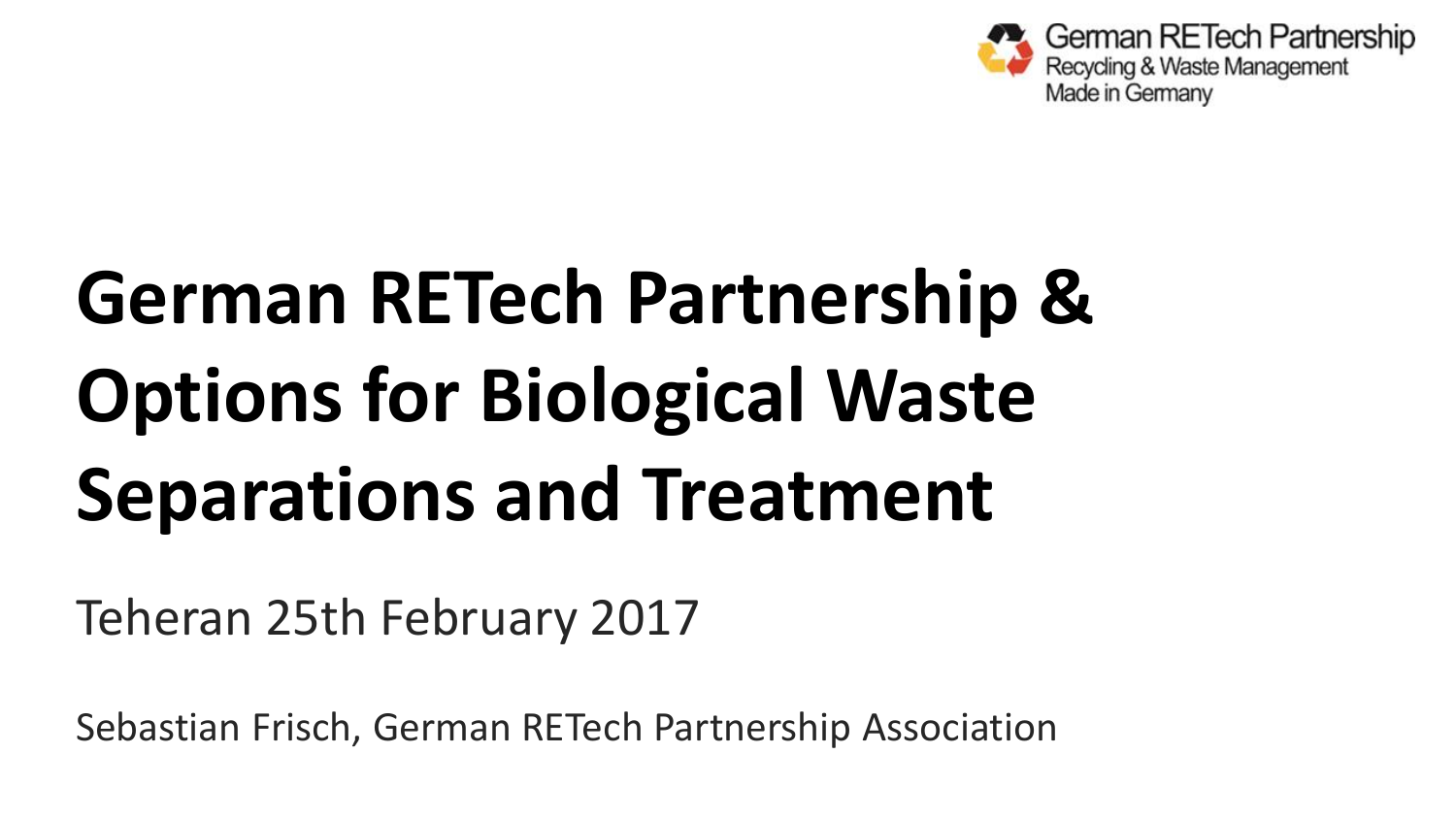

# **Overview**

- German RETech Partnership Association
- Options for Biological Waste Separation and Treatment in Iran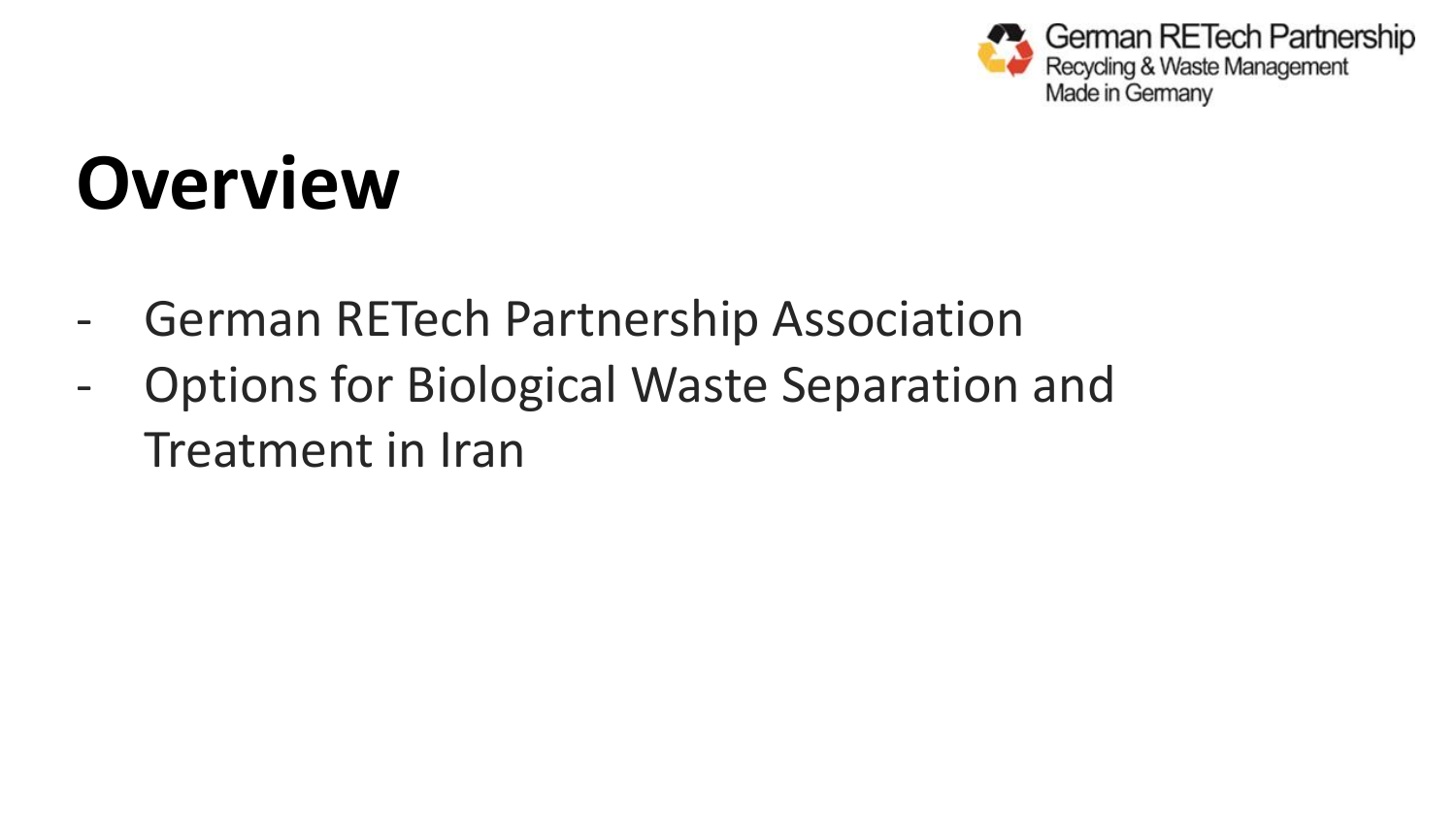

- Over the past 30 years Germany's circular economy and waste management sector has devloped along very innovative lines in terms of technology and organisation.
- German legislation was instrumental in accelerating this process.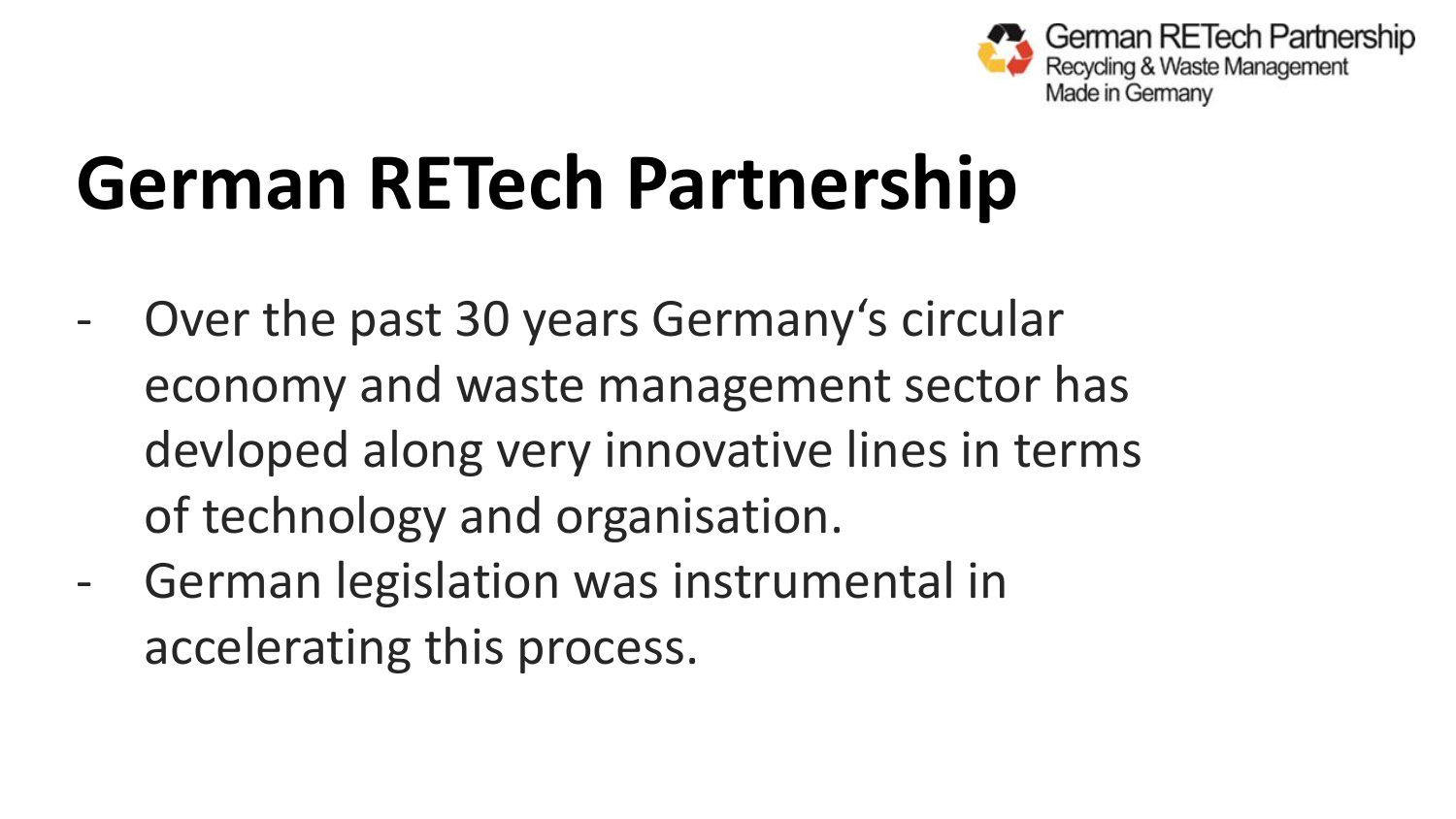

The Circular Economy Act, product regulations such as those governing packaging, end-of-life vehicles, batteries and WEEE as well as the ban of landfilling untreated waste in 2005 have brought efficient and extremely reliable recycling waste management technologies.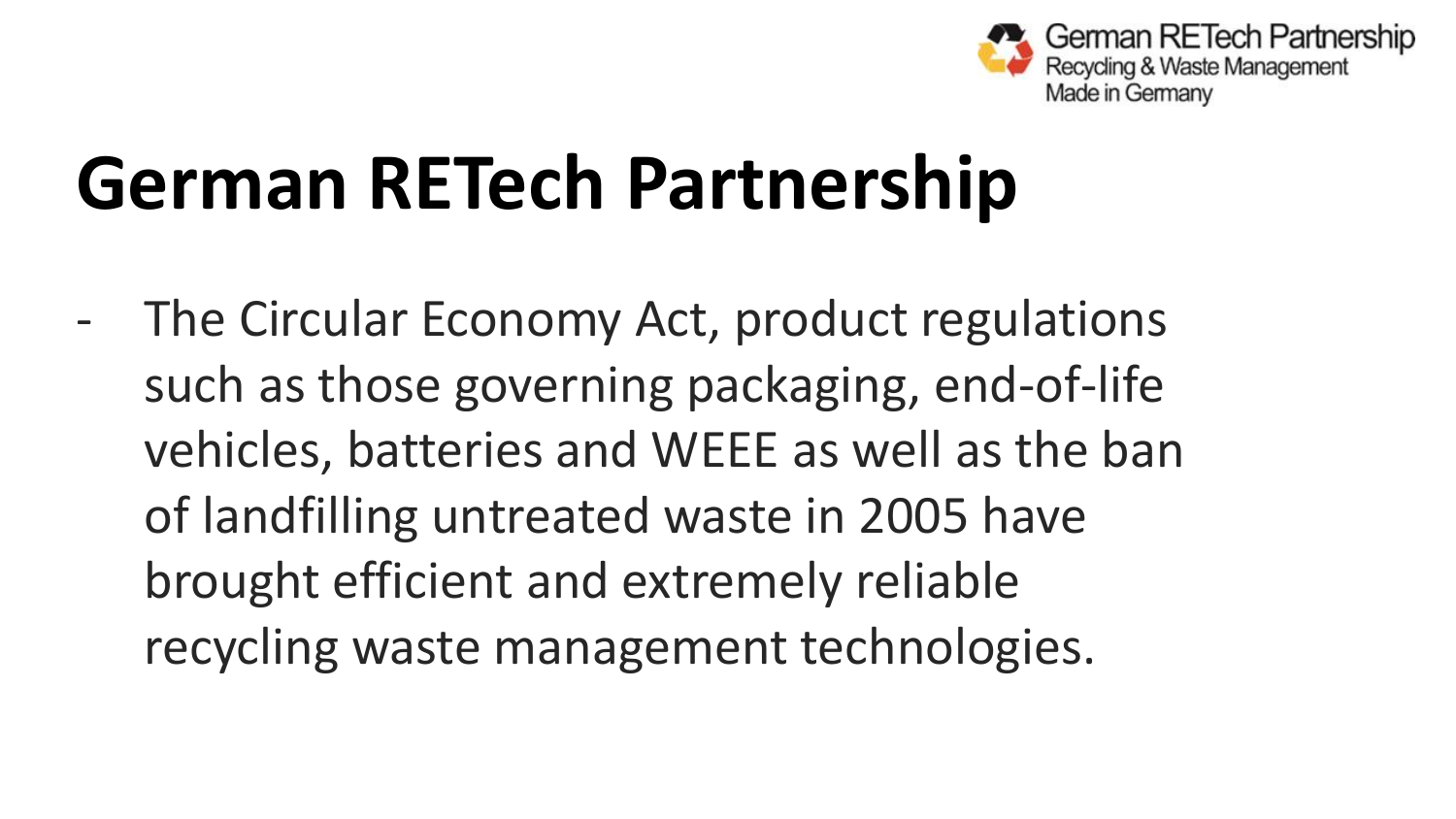

- Notable examples are separate collection and sorting of waste, thermal treatment, energy recovery, mechanical-biological treatment, hazardous waste treatment et al.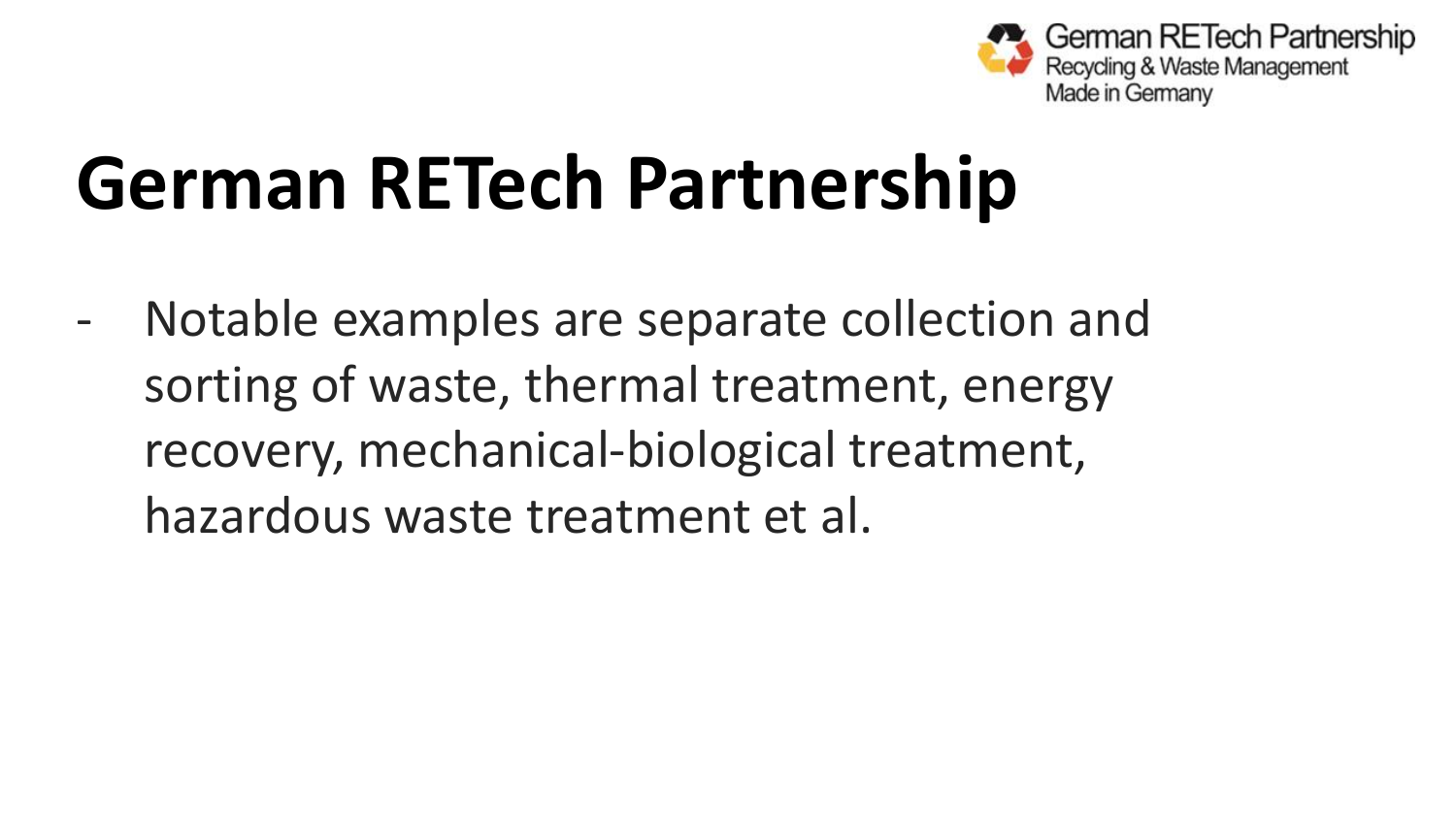

To strenghten the export of innovative technologies and the transfer of know-how a number of German recycling and waste management companies founded the "German RETech Partnership" association in 2011. RETech's work is accompanied by an advisory board made up of representatives from various federal German ministries such as BMUB, BMWI, BMZ as well as KfW bank and other organizations.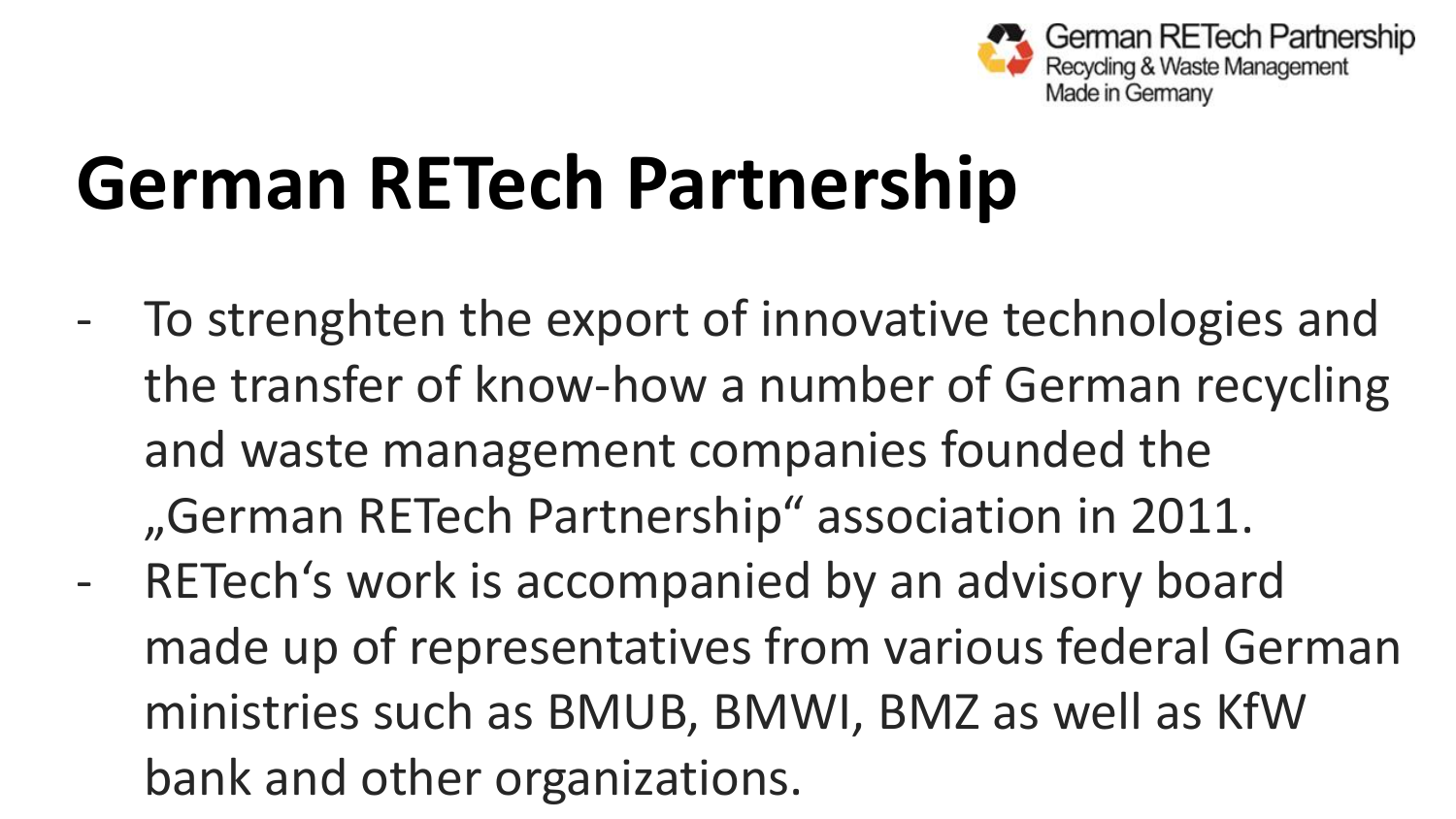

# **Options for biological waste separations**

- RETech and its project partners have intensively studied the "Recovery of biogenic fractions of municipal waste in the PR of China".
- Municipal solid waste in PR China has a high amount of organic waste (similar to Iran)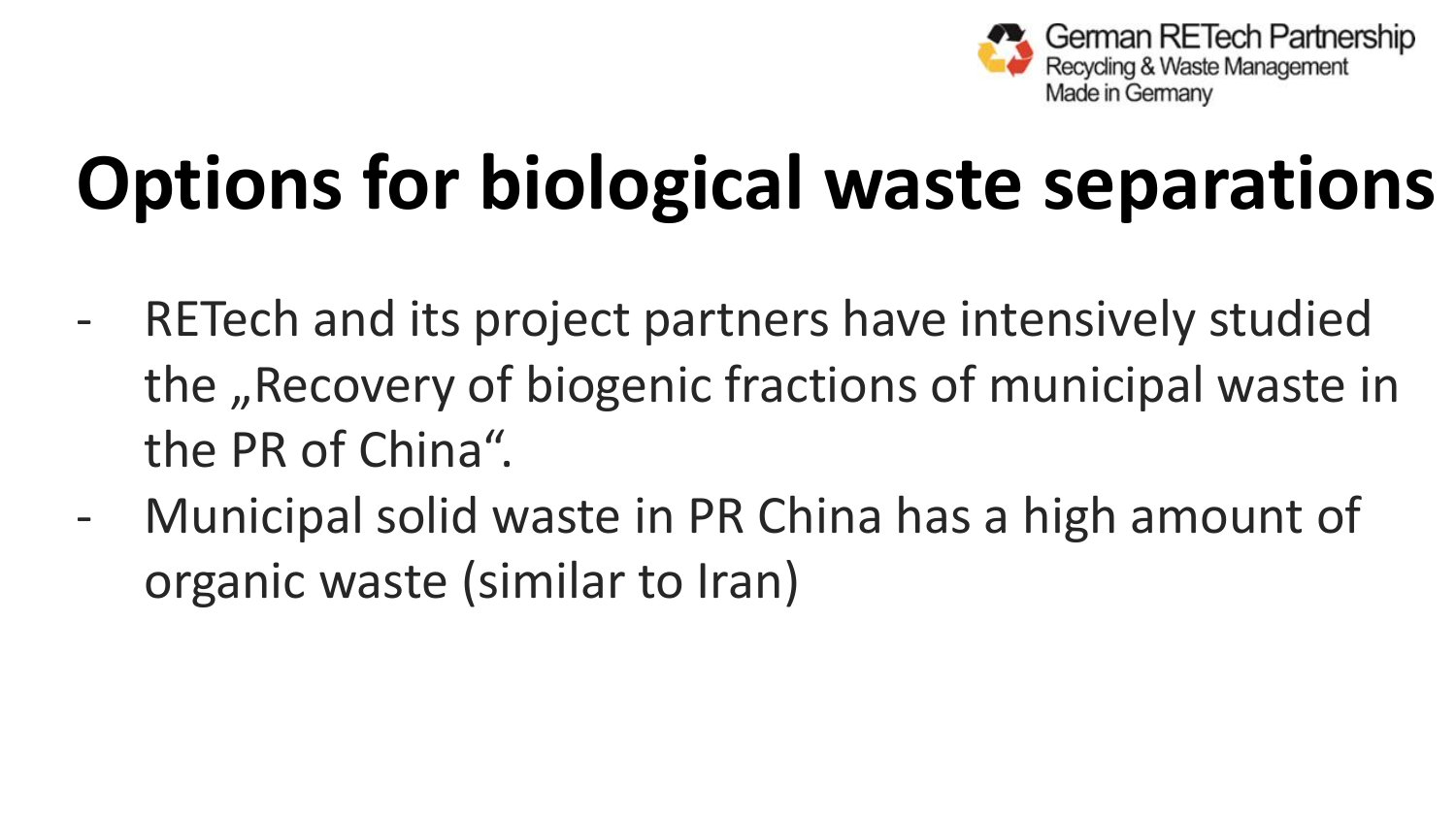

#### **General Aspects of the Strategy for China**

| Legal Framework                                                                                                                                                                                                        |                                                                                                                                                         |                                                                                                                                                                                                               |                                                                                                                            |  |  |  |
|------------------------------------------------------------------------------------------------------------------------------------------------------------------------------------------------------------------------|---------------------------------------------------------------------------------------------------------------------------------------------------------|---------------------------------------------------------------------------------------------------------------------------------------------------------------------------------------------------------------|----------------------------------------------------------------------------------------------------------------------------|--|--|--|
| MONITORING for<br>existing regulations<br>Regulation for<br>segregated collection of<br>biogenic waste<br>Regulation for compost<br>and digestate use<br>Limits for allowed<br>emissions from compost<br>and AD plants | Monitoring<br>Quality product control<br>(Compost, digestate)<br>Operation control for<br>facilities (Emissions, etc.)<br>Advice in case of<br>problems | Education<br>Waste management as<br>part of the education<br>Engineers (Planning,<br>construction, operation,<br>collection, etc.)<br>Introduction of a formal<br>training for workers in<br>waste management | <b>Finances</b><br>Waste Tax?<br>Subsidies for biogenic<br>waste ?<br>Revenues for<br>recyclables, RDF,<br>Compost, Biogas |  |  |  |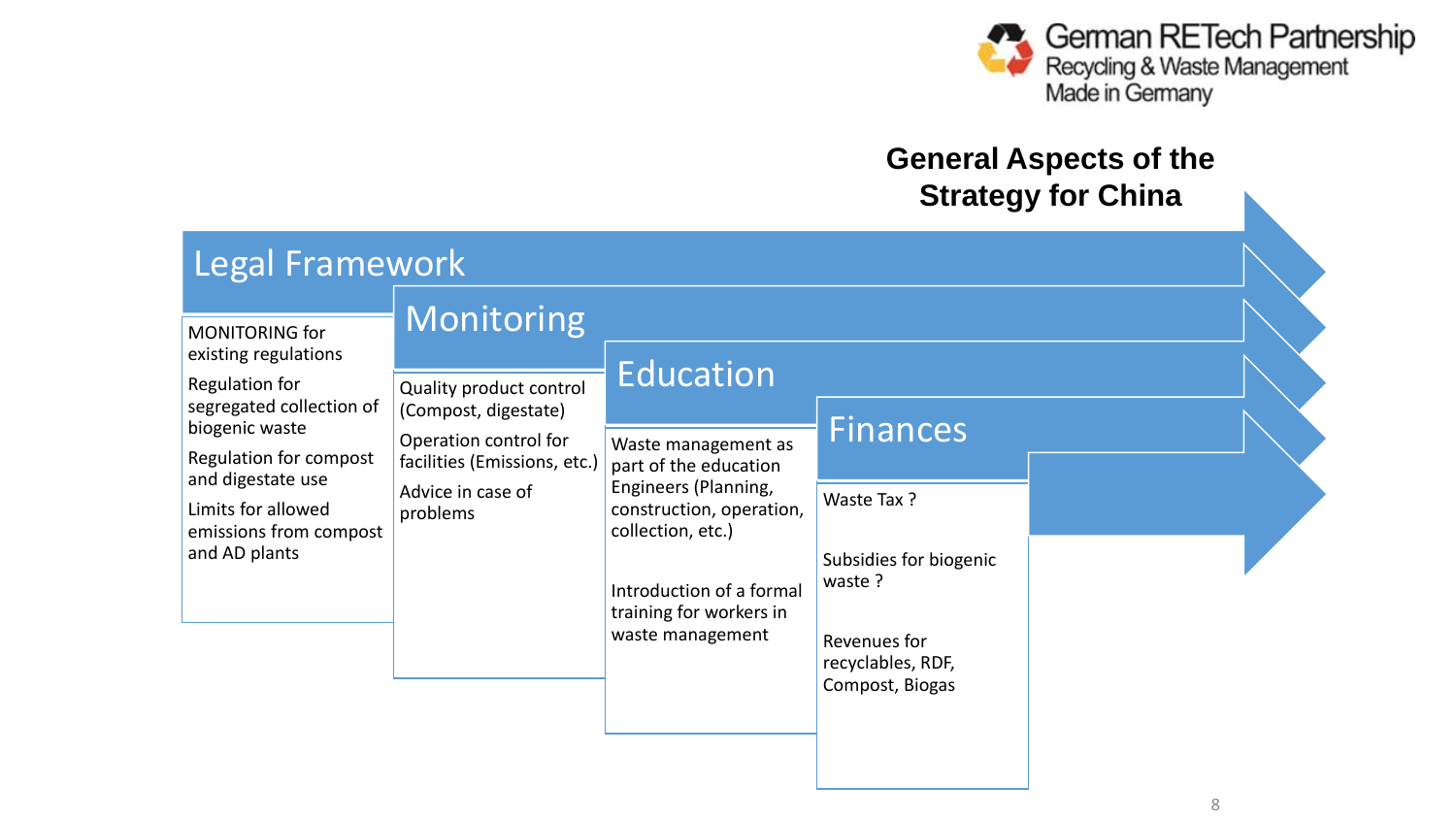

#### **Technical Strategy for China**

| Avoidance strategies for food waste                                                                                                                                                                                               |                                                                                                                                                                                   |                                                                                                                                                                                           |                                                                                                                                                                                   |  |  |  |
|-----------------------------------------------------------------------------------------------------------------------------------------------------------------------------------------------------------------------------------|-----------------------------------------------------------------------------------------------------------------------------------------------------------------------------------|-------------------------------------------------------------------------------------------------------------------------------------------------------------------------------------------|-----------------------------------------------------------------------------------------------------------------------------------------------------------------------------------|--|--|--|
| <b>RESTAURANTS:</b><br>Information,<br><b>Incentives</b><br>Improvement of<br>procurement and<br>menu management<br>Proper storage<br><b>HOUSEHOLDS</b><br>Information at<br>schools, public<br>buildings, in<br>newspapers, etc. | Step-wise<br>introduction of<br>segregated collection<br>to:<br>Gain a clean biogenic<br>fraction suitable for<br>recovery<br>Reduce amounts of<br>mixed waste<br>Reduce share of | Introduction of segregated collection<br><b>Production of Biogas</b><br>for combined<br>heat/power unit, gas<br>system, fuel<br>Production of<br>compost to improve<br>soil's quality and | <b>Treatment of biog. Fraction</b><br><b>Mixed waste treatment</b><br>MBT:<br>Reduce amounts for<br>landfilling<br>Increase recovery<br>Improve calorific value<br>of waste to be |  |  |  |
|                                                                                                                                                                                                                                   | biogenic fraction /<br>water content in<br>mixed waste                                                                                                                            | nutrients content                                                                                                                                                                         | incinerated                                                                                                                                                                       |  |  |  |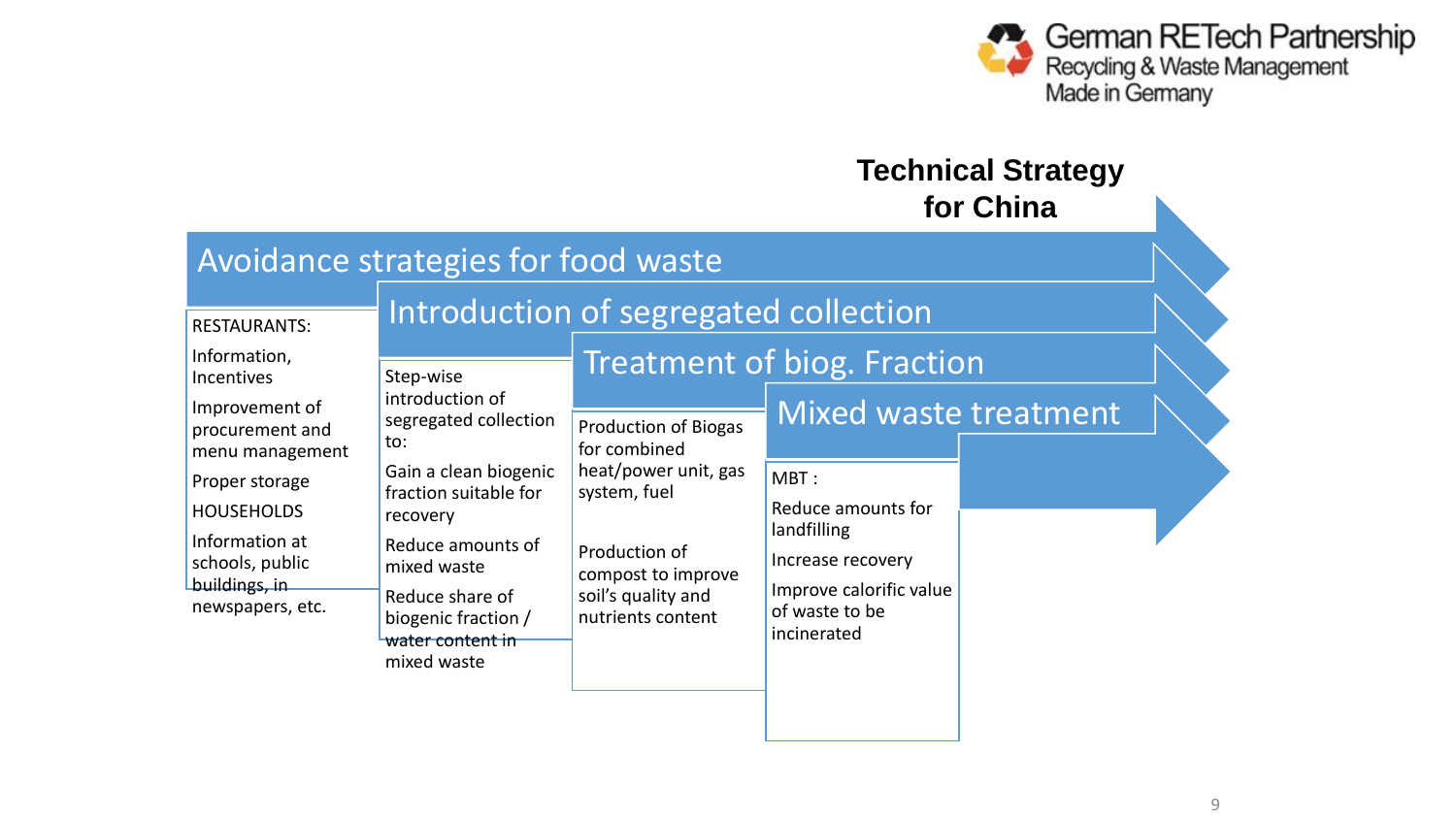

#### **Composting technologies - Examples**



Source: Sutco, Biofix



Source: BACKHUS Source: Biodegma

**UNIVERSITY OF ROSTOCK | FACULTY OF AGRICULTURAL AND ENVIRONMENTAL SCIENCES**

**RANTA Alland**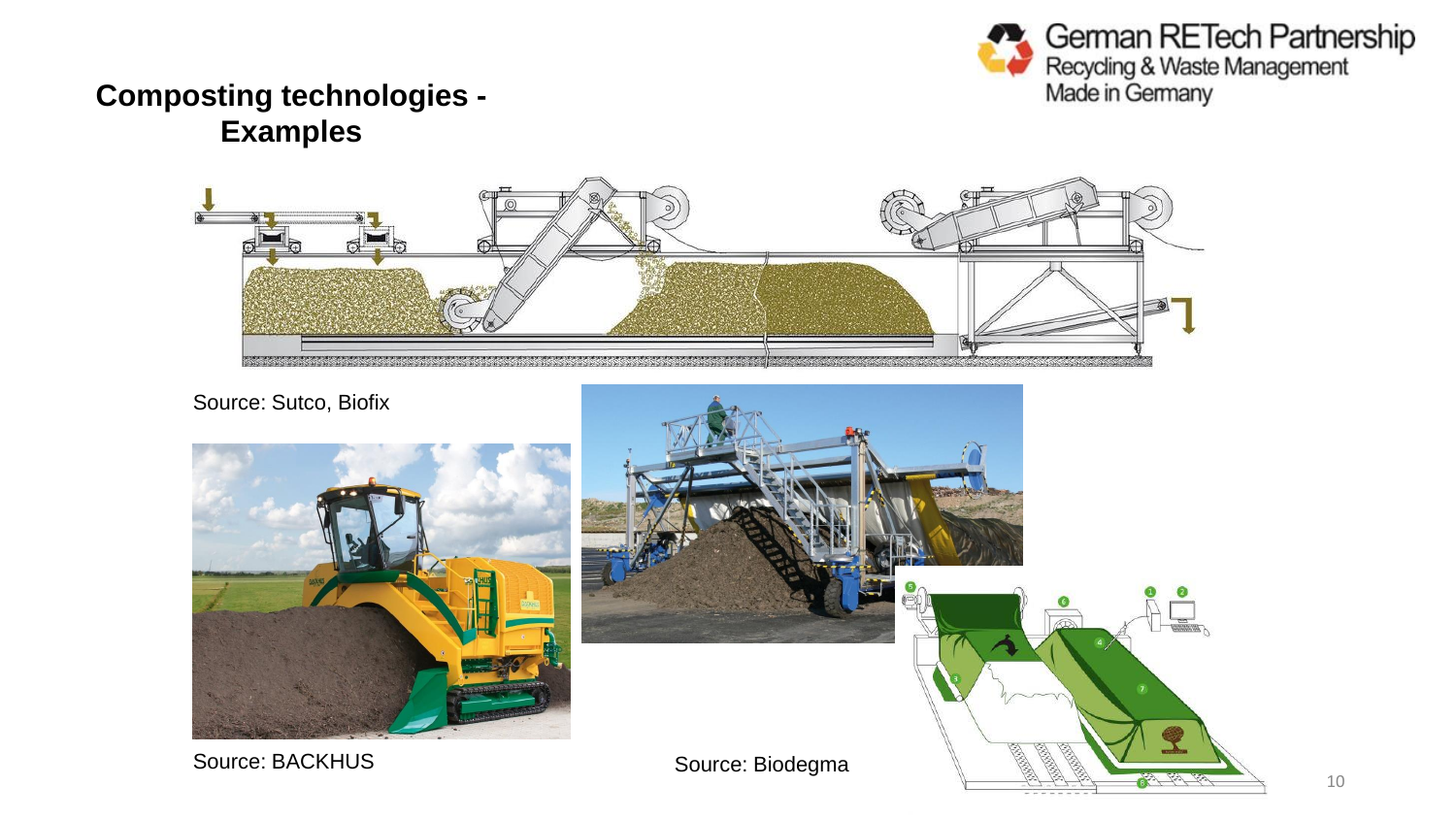

#### **Treatment concepts for China**

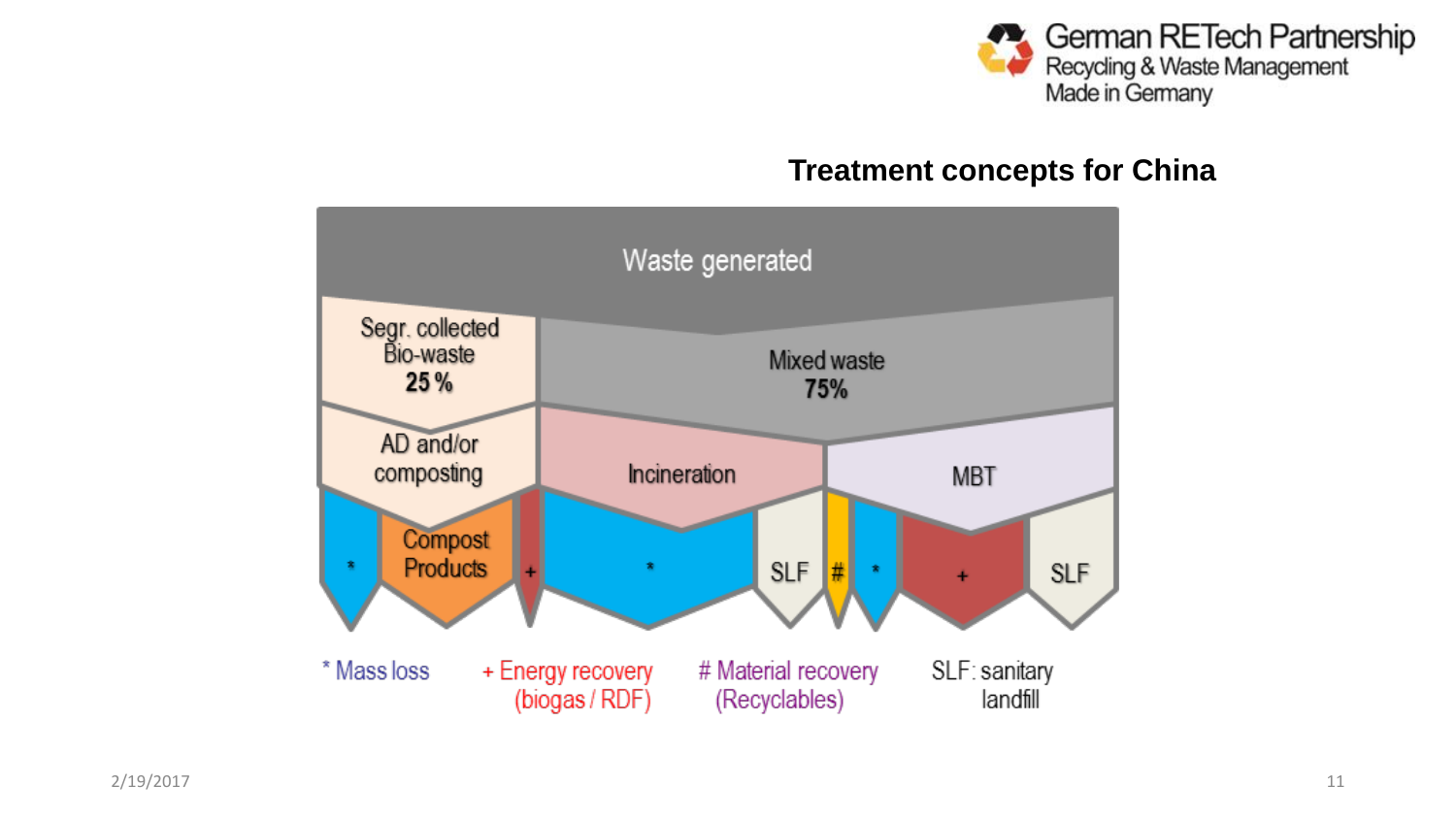

# **Options for biological waste separations**

- Iran has good conditions to implement a sustainable waste management as currently realized in China
- Suitable concepts and requirements for implementation are the basis
- Composting of green waste is possible and marketing opportunities are available
- Iran has potential for mechanical-biological treatment as a decentralized solutions as a supplement for waste incineration plants
- Close cooperation between the Iranians and German actors can help to achieve a sustainable waste management